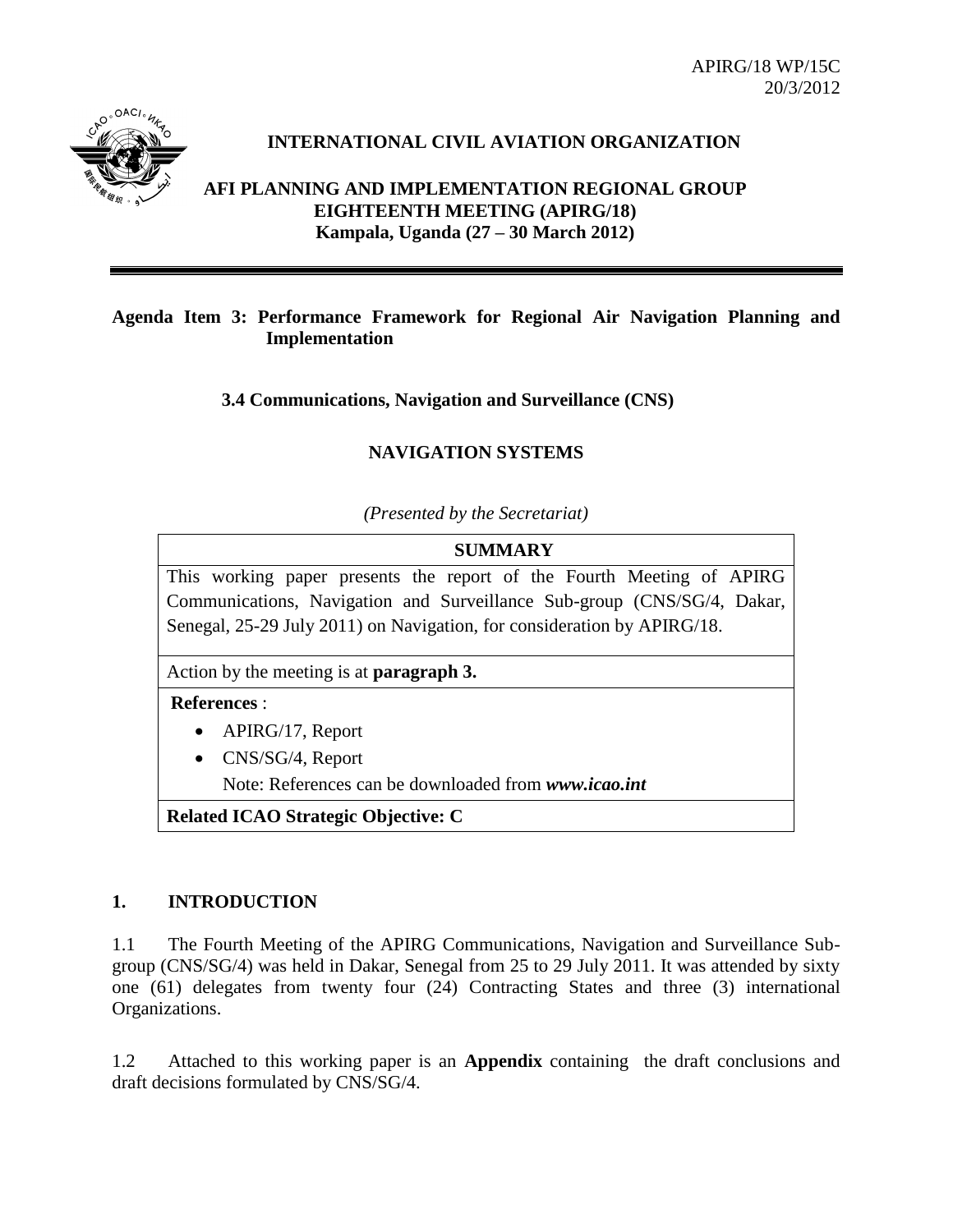1.3 WP/24 of this meeting addresses the CNS/SG/4 review of deficiencies in the field of aeronautical radio navigation service (ARNS).

# **2. DISCUSSION**

## *AFI SBAS Cost-Benefit Analysis*

2.1 The meeting noted little progress in the implementation of APIRG Conclusion 17/29 on the need for an independent cost-benefit analysis for an AFI SBAS, and that coordination was being carried out between the Secretariat and AFCAC in order to have the study completed through consultancy before APIRG/18, based on the terms of reference developed by the Secretariat. It also noted that some States were contemplating the use SBAS for domestic operations involving poorly equipped airports that are not used by major airlines.

2.2 Furthermore, the meeting analyzed the results of a global survey on aircraft equipage conducted by IATA with the participation of 218 member airline fleets (covering more than 6000 aircraft) in 2010. These results are summarized as follows with respect to GNSS capabilities:

- APV Baro-VNAV: 30% aircraft equipped (13% planned to equip) Basic GNSS: 66% aircraft equipped (1% planned to equip) • LPV/SBAS: 1% aircraft equipped (1% planned to equip)
- GBAS: 1% aircraft equipped (0% planned to equip)



2.3 IATA reiterated its member airlines opposition to support an SBAS cost recovery mechanism.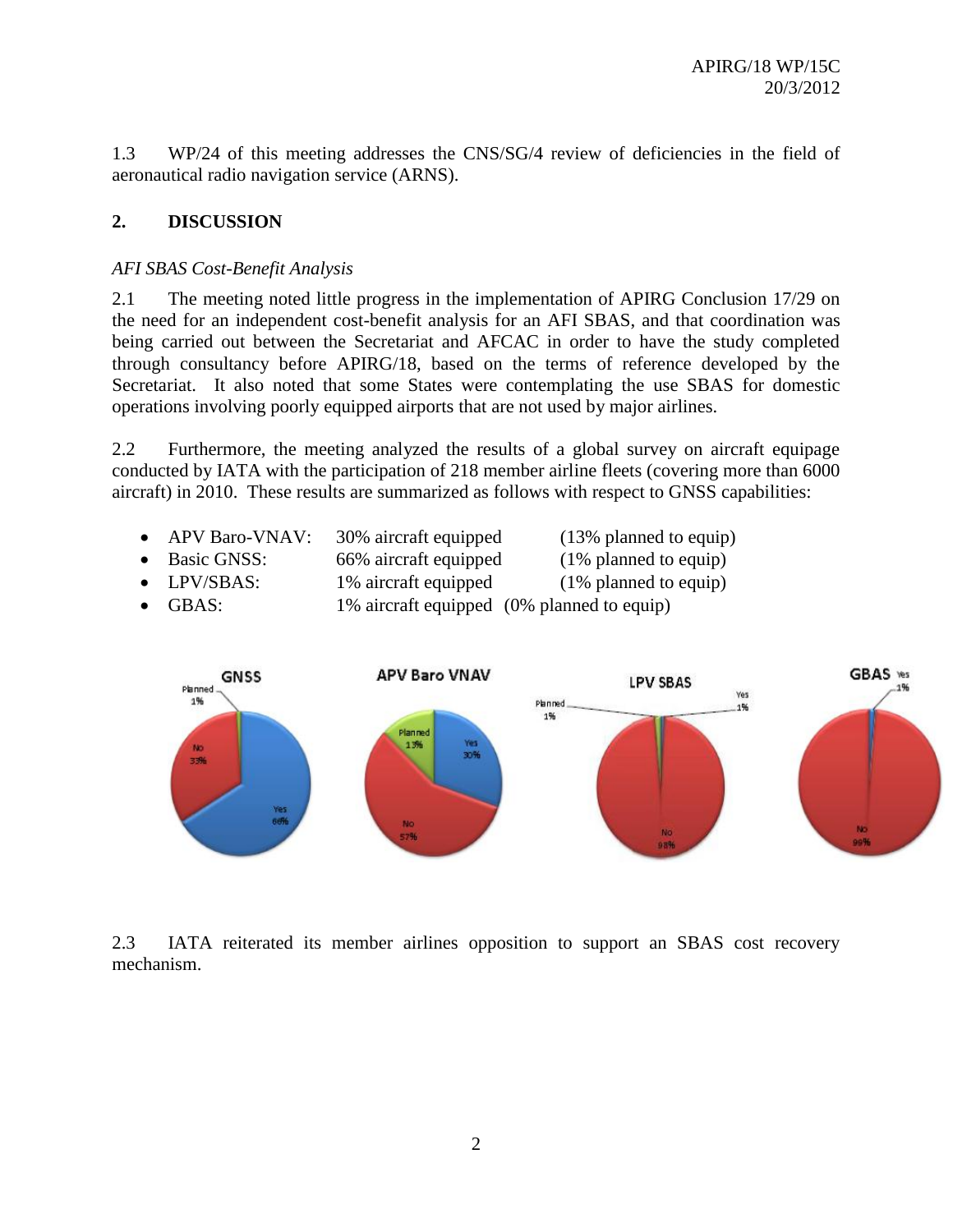2.4 The meeting was of the view that the implementation of Assembly Resolution  $A37-11<sup>1</sup>$ (PBN implementation) should not be delayed because of SBAS related issues, since the current PBN requirements could be met using the current navigation infrastructure and aircraft equipage.

# *AFI GNSS Strategy Update*

2.5 The meeting discussed and endorsed the Draft Updated AFI GNSS Strategy developed by the Second Meeting of the AFI PBN/GNSS Implementation Task Force. The updated strategy combines the use of all available GNSS technologies standardized by ICAO, including basic GNSS, aircraft-based augmentation system (ABAS), satellite-based augmentation system (SBAS), and ground-based augmentation system (GBAS). The following Draft conclusion 4/16 was formulated:

# **DRAFT CONCLUSION 4/16: UPDATED AFI GNSS STRATEGY**

# **That the AFI GNSS Strategy be revised as shown at Appendix to this working paper.**

2.7 However, concerning SBAS technology, the updated strategy defines the following elements to be taken into account by States considering its implementation:

- *1. Availability of conclusive cost-benefit analysis (APIRG Conclusion 17/29 refers)*
- *2. Full compliance with ICAO technical requirements (Standards and Recommended Practices);*
- *3. Agreement between stakeholders on pre-implementation cost benefit analyses on case by case basis;*
- *4. Application of the user pays principle across all sectors (SBAS users). National authorities shall prevent cross-subsidization of non civil aviation users of SBAS.*

# **3. ACTION BY THE MEETING**

- 3.1 The meeting is invited to:
	- a) Note the report of the Fourth Meeting of the APIRG Communications, Navigation and Surveillance Sub-group on Navigation systems as presented in this working paper and;
	- b) Review and adopt the above CNS/SG/4 Draft Conclusion 4/16 on the AFI GNSS Strategy.

--------------------

 $\overline{a}$ 

<sup>&</sup>lt;sup>1</sup> Replacing Assembly Resolution A36-23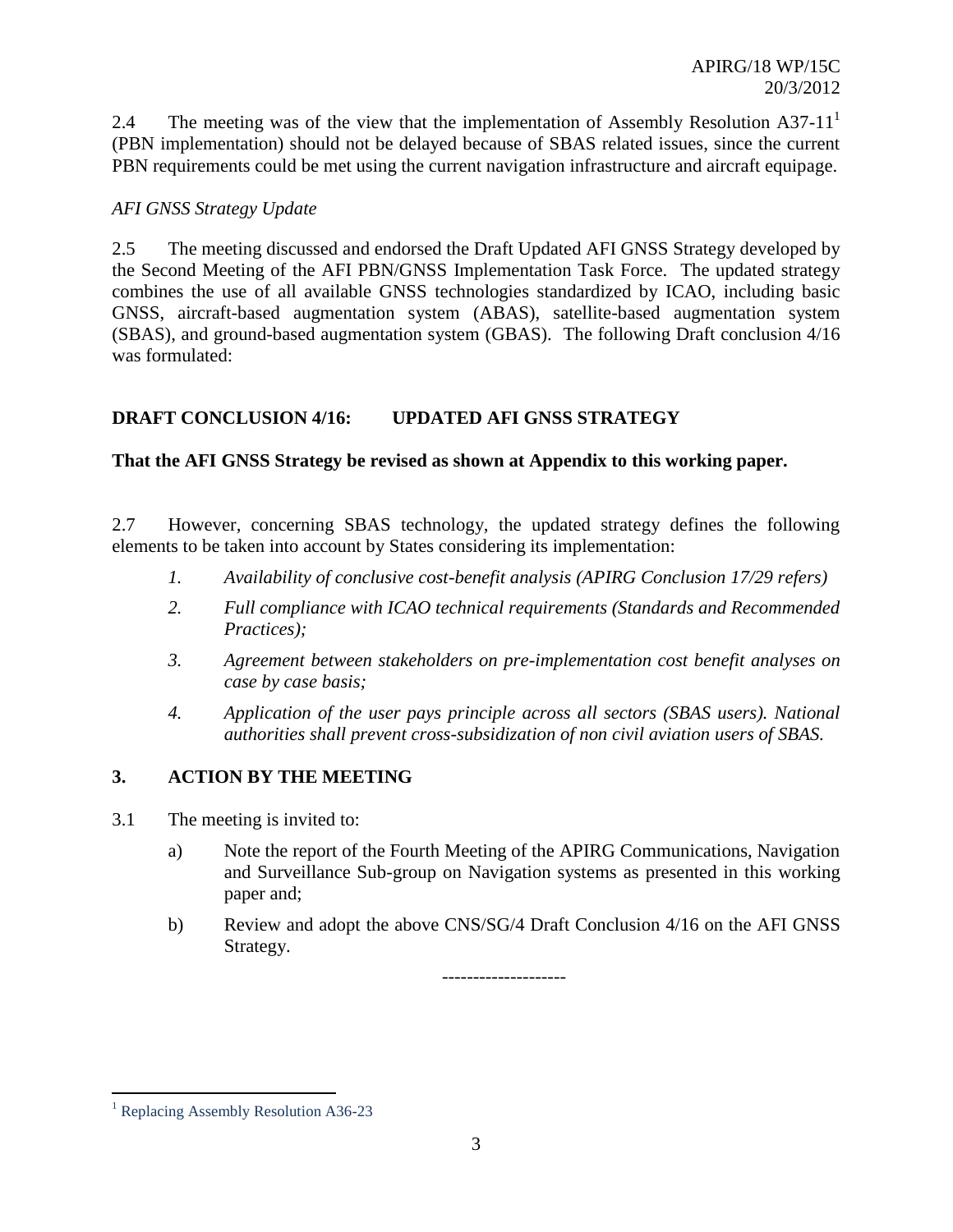### **APPENDIX**

## **DRAFT GNSS IMPLEMENTATION STRATEGY FOR THE AFI REGION**

#### **1. Introduction**

1.1 The purpose of the AFI GNSS strategy is to define an evolution path for replacement of ground-based navigation aids, i.e. VOR/DME/ILS/NDB, ensuring that operational and other concerns such as positive cost-benefit are fully taken into account.

1.2 The AFI GNSS strategy assumes availability of a GNSS meeting of the specified parameters at every phase of deployment. It does not analyze GNSS systems configuration per se nor the advantages and disadvantages of various deployment strategies.

#### **2. General Considerations**

2.1 By necessity, satellite-based and ground-based navigation systems will co-exist for a period of time. Considering that the operation of a dual system is detrimental to a positive costbenefit, users and providers will co-operate with the view of reducing the duration of the transition period as much as possible, having due regard for the following principles:

- The level of safety will not be downgraded during the transition;
- GNSS-based service must, before the end of the transition period, fully meet the required parameters of accuracy, availability, integrity and continuity for all phases of flight;
- During the transition, gradually evolving levels of functionality will be available;
- Operational advantage shall be taken in to consideration the available and capabilities at every step of deployment;
- Methods of application will take into account full consideration of safety considerations of any functional limitations;
- Users must be given sufficient advance notice to re-equip before ground-based systems are decommissioned.

### **3. Evolving Functionality**

#### 3.1 **Phase I (Short term), up to 2012**:

This phase will allow the use of GNSS as a primary-means of navigation for en-route, and for NPA; and as a supplemental-means navigation system for TMA. Existing ground infrastructure remains intact.

3.2 Phase II (Medium term) 2013 - 2016:

This phase will allow for:

a) En-route phase: sufficient capability to meet en-route navigation requirements everywhere in the AFI Region. GNSS will continue to be used as principal en-route navigation. The same principle will be characterized by a clearly planned transition for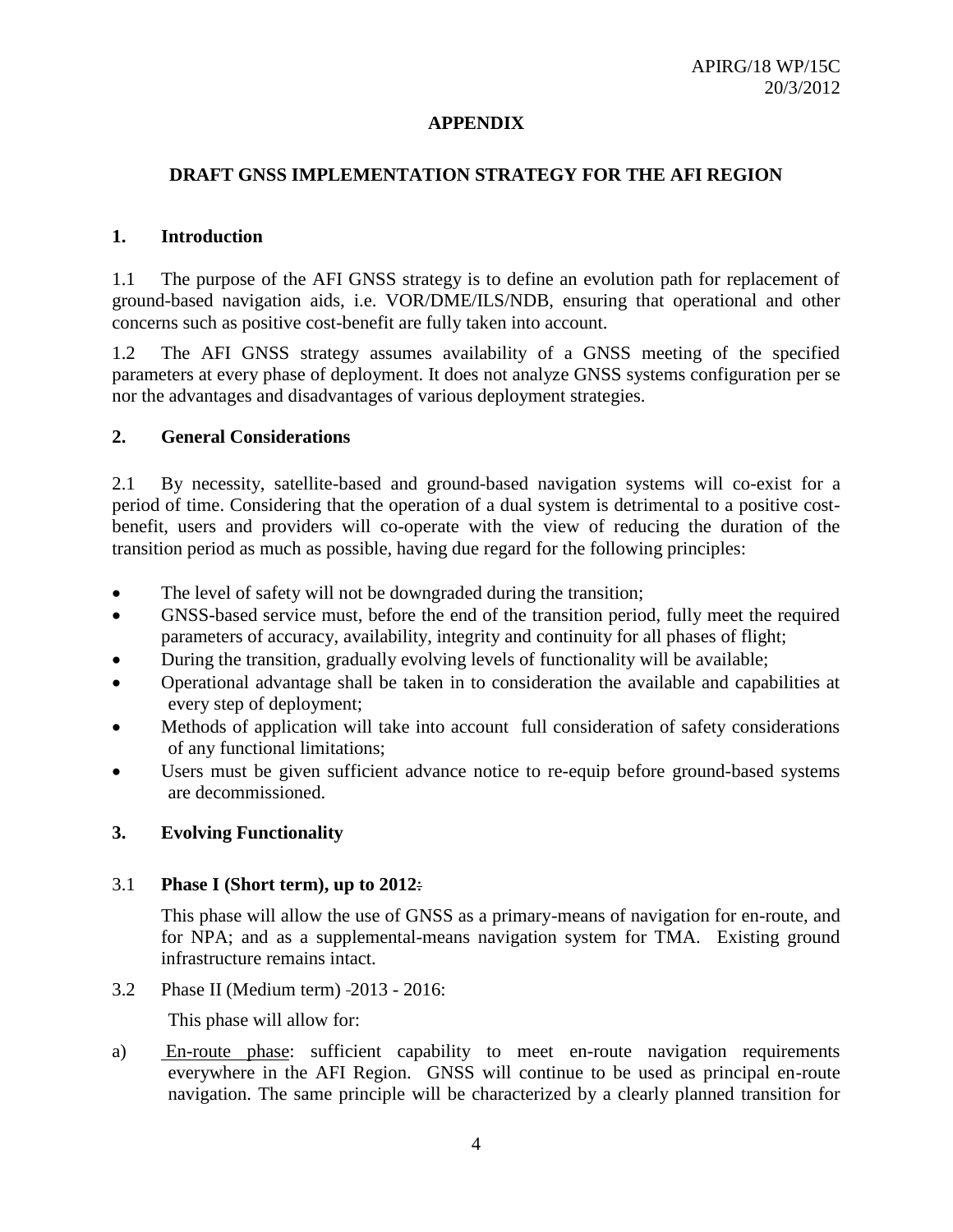the use of GNSS as the sole means for en-route navigation. Navigational aids will accordingly not be replaced, subject to consultation with the users.

- b) Terminal areas: sufficient capability to meet TMA navigation requirements everywhere in the AFI region. GNSS is approved as sole-means for TMAs, taking into account technical and legal developments, and institutional aspects.
- c) Terminal area VOR/DME/NDB, and Locators not associated with ILS, will not be replaced during Phase II.
- d) Approach and landing phase: sufficient capability for APV1 in the whole AFI Region. ILS will continue to be provided at aerodromes<sup>1</sup>.

*Note 1: Where the requirements for approach and landing can be met by APV 1, ILS CAT I should not be replaced.*

During Phase II, the implementation of Long- term GNSS will be developed.

## **3.3. Phase III (Long term) 2017 onwards**:

It is assumed that more constellations of navigation satellites will be available to support GNSS as the sole-means of navigation from en-route to CAT I operations. CAT I by SBAS or GBAS will be available in those locations where analysis of historical MET data or traffic characteristics justifies the requirement. Other requirements will be met by ground-based augmentation system (GBAS). During Phase III, ILS CAT I will not be replaced, subject to consultation with users. Where CAT II/III ILS requirements have been confirmed, these facilities will remain unless technical evolution then demonstrates that the requirement can be supported by GBAS or SBAS.

**4.** The strategy will be reviewed periodically. In particular, it will be reviewed and updated at the beginning of each planning phase to ensure continuous relevance in support of the global ATM operational concept, taking into account technological evolution and developments in the field of GNSS.

### **5. Summary of AFI GNSS Strategy**

| $\tilde{\phantom{a}}$    |                            |                       |                       |  |
|--------------------------|----------------------------|-----------------------|-----------------------|--|
|                          | <b>Short term</b>          | <b>Medium</b> term    | Long term             |  |
| Time scale               | $2008 - 2012$              | $2013 - 2016$         | 2017 and beyond       |  |
| Certification            | for<br>Primary<br>en-route | Primary means from en | Primary means from en |  |
|                          | Supplemental for TMA       | route to APV          | route to CAT-I        |  |
|                          | Non-precision approach     |                       |                       |  |
|                          | (NPA)                      |                       |                       |  |
| Oceanic<br>Remote<br>and | <b>Basic GNSS</b>          | <b>Basic GNSS</b>     | Multi-constellation   |  |
| Continental              |                            |                       | <b>GNSS</b>           |  |
| En route                 |                            |                       |                       |  |
| Continental En route     | <b>Basic GNSS</b>          | <b>Basic GNSS</b>     | Multi-constellation   |  |
|                          |                            |                       | <b>GNSS</b>           |  |
| Terminal                 | <b>Basic GNSS</b>          | <b>Basic GNSS</b>     | Multi-constellation   |  |

#### **AFI GNSS Strategy – Synopsis**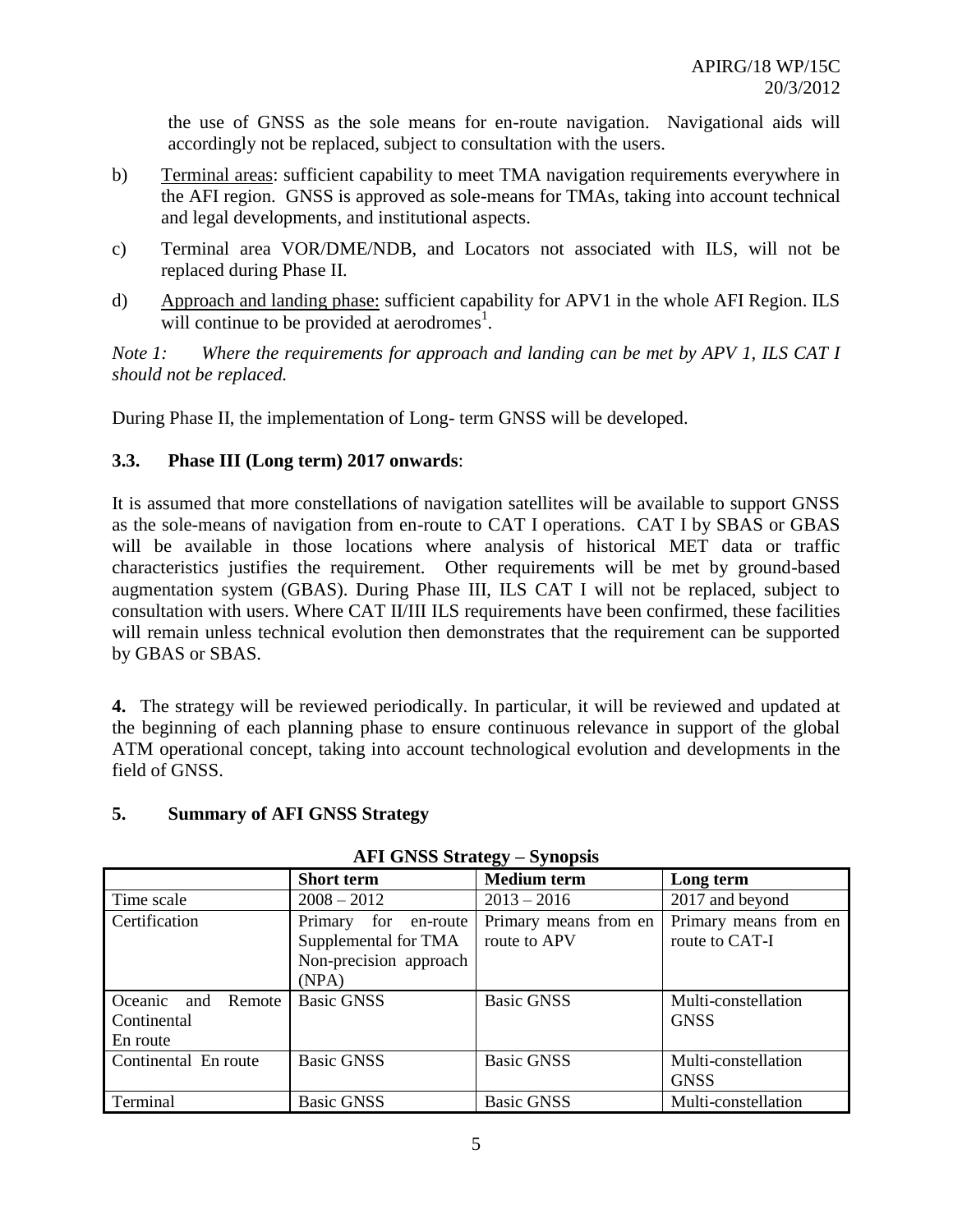|              | <b>Short term</b>                     | <b>Medium</b> term           | Long term                    |
|--------------|---------------------------------------|------------------------------|------------------------------|
|              |                                       |                              | <b>GNSS</b>                  |
| Approach and | with  <br><b>Basic</b><br><b>GNSS</b> | with<br>Basic<br><b>GNSS</b> | Multi-constellation          |
| Landing      | <b>Barometric Altimetry</b>           | ABAS, SBAS*                  | with<br><b>GNSS</b><br>ABAS, |
|              |                                       |                              | <b>SBAS, GBAS</b>            |
|              |                                       |                              | CAT I (GLS)                  |
|              |                                       |                              | CAT II/III/ $(GLS)$ as       |
|              |                                       |                              | required                     |

*\*Note: As from 18 November 2010, it is expected that ICAO Annex 10, Volume I will enable Category I approach operations supported by satellite-based augmentation system (SBAS). The upper vertical alert limit (VAL) for CAT I operations has drastically been increased from 15.0 m to 35.0 m. However, a vertical alert limit greater than 10 m for a specific system design may only be used if a system-specific safety analysis has been completed.*

| GNSS INFRASTRUCTURE IN SUPPORT OF PBN REQUIREMENTS |  |
|----------------------------------------------------|--|
|----------------------------------------------------|--|

| <b>Time scale</b>        |                              | <b>Short term</b>                                                                                              | <b>Medium</b> term                                                                                                                 | Long term                                                                                                                |
|--------------------------|------------------------------|----------------------------------------------------------------------------------------------------------------|------------------------------------------------------------------------------------------------------------------------------------|--------------------------------------------------------------------------------------------------------------------------|
|                          |                              | $2008 - 2012$                                                                                                  | $2013 - 2016$                                                                                                                      | 2017 and beyond                                                                                                          |
| Certification            |                              | Primary for en-route<br>Supplemental for TMA<br>Non-precision approach<br>(NPA)                                | Primary means from en<br>route to APV                                                                                              | Primary means from en<br>route to CAT-I                                                                                  |
| Oceanic and<br>Remote    | <b>GNSS</b><br>Configuration | <b>Basic GNSS</b>                                                                                              | <b>Basic GNSS</b>                                                                                                                  | Multi-constellation<br><b>GNSS</b>                                                                                       |
| Continental/<br>En route | <b>PBN</b><br>Nav Spec       | $RNAV-10$ , $RNP-4$                                                                                            | $RNAV-10$ , $RNP-4$                                                                                                                | <b>RNAV-10, RNP-4</b>                                                                                                    |
| Continental<br>En route  | <b>GNSS</b><br>Configuration | <b>Basic GNSS</b>                                                                                              | <b>Basic GNSS</b>                                                                                                                  | Multi-constellation<br><b>GNSS</b>                                                                                       |
|                          | <b>PBN</b><br>Nav Spec       | RNAV-5, RNAV-1                                                                                                 | RNAV-5, RNAV-2,<br>RNAV-1                                                                                                          | RNAV-5, RNAV-2,<br>RNAV-1                                                                                                |
| Terminal                 | <b>GNSS</b><br>Configuration | <b>Basic GNSS</b>                                                                                              | <b>Basic GNSS</b>                                                                                                                  | Multi-constellation<br><b>GNSS</b>                                                                                       |
|                          | <b>PBN</b><br>Nav Spec       | RNAV-1 in a<br>surveillance environment<br>Basic RNP-1 in non-<br>surveillance environment                     | Expand RNAV-1, or<br>RNP-1 application<br>Mandate RNAV-1, or<br>RNP-1 in high density<br><b>TMAs</b>                               | RNAV-1 in a<br>surveillance environment<br>Basic RNP-1 in non-<br>surveillance environment                               |
| Approach                 | <b>GNSS</b><br>Configuration | <b>Basic GNSS</b>                                                                                              | <b>Basic GNSS</b> with<br>ABAS, SBAS*                                                                                              | Multi-constellation<br>GNSS with ABAS,<br>$SBAS*$                                                                        |
|                          | <b>PBN</b><br>Nav Spec       | RNP APCH: NPA<br>RNP APCH: APV with<br>Baro-VNAV<br><sub>or</sub><br><b>RNP AR APCH: APV</b><br>with Baro-VNAV | RNP APCH: NPA<br>RNP APCH: Expand<br>APV (with Baro-VNAV<br>and/or augmented<br>GNSS)<br>Expand RNP AR APCH:<br>APV with Baro-VNAV | RNP APCH: NPA<br>RNP APCH: APV (with<br>Baro-VNAV and/or<br>augmented GNSS)<br><b>RNP AR APCH: APV</b><br>with Baro-VNAV |

*\*Note: Although SBAS operations not yet included in the PBN concept contained in ICAO Doc 9613, they have been introduced in the spirit of Assembly Resolution A36-23.*